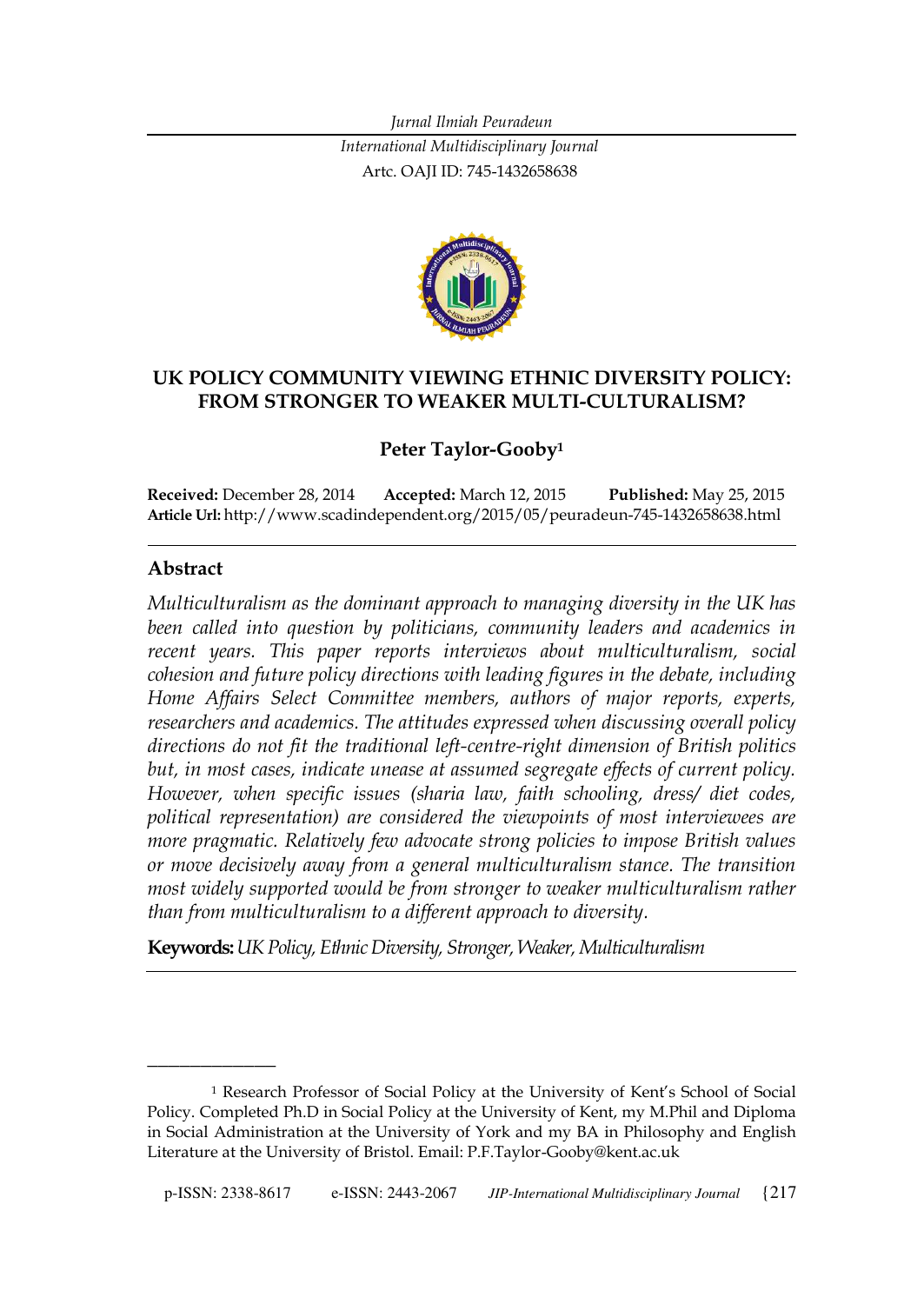#### **A. Introduction**

Multiculturalism is commonly seen as the dominant strand in official approaches to diversity and difference in the UK. It may be understood as 'the recognition of group differences within the public sphere of laws, policies, democratic discourses and the terms of a shared citizenship and national identity' (Modood 2007, 2; see Phillips 2009, 10, Parekh 2000a, 6, Parekh 2000b). The emphasis on recognition draws on Charles Taylor's seminal analysis of the 'politics of recognition' and of the fundamental shift in the 'presumptions' surrounding political discourse towards the view that equal recognition should be afforded to all established cultures (Taylor 1994, 67-8). Parekh points out that, in multiculturalism, demands for recognition go beyond the plea for tolerance and include 'acceptance, respect and even public affirmation of their differences' (2000a, 1). Probably the single most influential document, the report of the *Commission on the Future of Multi-Ethnic Britain*, which he chaired, opens with a clear statement of the 'equal worth' of all individuals, 'irrespective of their colour, gender, ethnicity, religion, age or sexual orientation', a recognition that 'citizens are both individuals and members of particular religious, ethnic, cultural and regional communities', and the point that 'Britain is both a community of citizens and a community of communities, both a liberal and a multicultural society, and needs to reconcile their sometimes conflicting requirements' (Parekh 2000b, 10). The politics of recognition requires the negotiation and accommodation of difference.

Multi-culturalism has emerged during the past three decades as the dominant theme in the UK, replacing assimilationist and then integrationist policies. The primary objective of assimilation is to promote a unified culture by encouraging minorities to adopt mainstream cultural practices. Integration pays little attention to cultural differences, but focuses on the removal of the obstacles to social cohesion caused by disadvantage and discrimination. Multiculturalism adds explicit and codified respect for cultural differences (for reviews see Rattansi, 2011 ch1, Modood, 2012, 26-29).

Most commentators would see UK multiculturalism as stronger rather than weaker, with an increasing emphasis on support for the traditions and practices of minority communities as well as on equality and disadvantage. Policies include legislation against direct and indirect discrimination and harassment, recently codified and strengthened in the 2010 Equalities Act with a duty for public bodies to promote equality and the inclusion of 'promoting,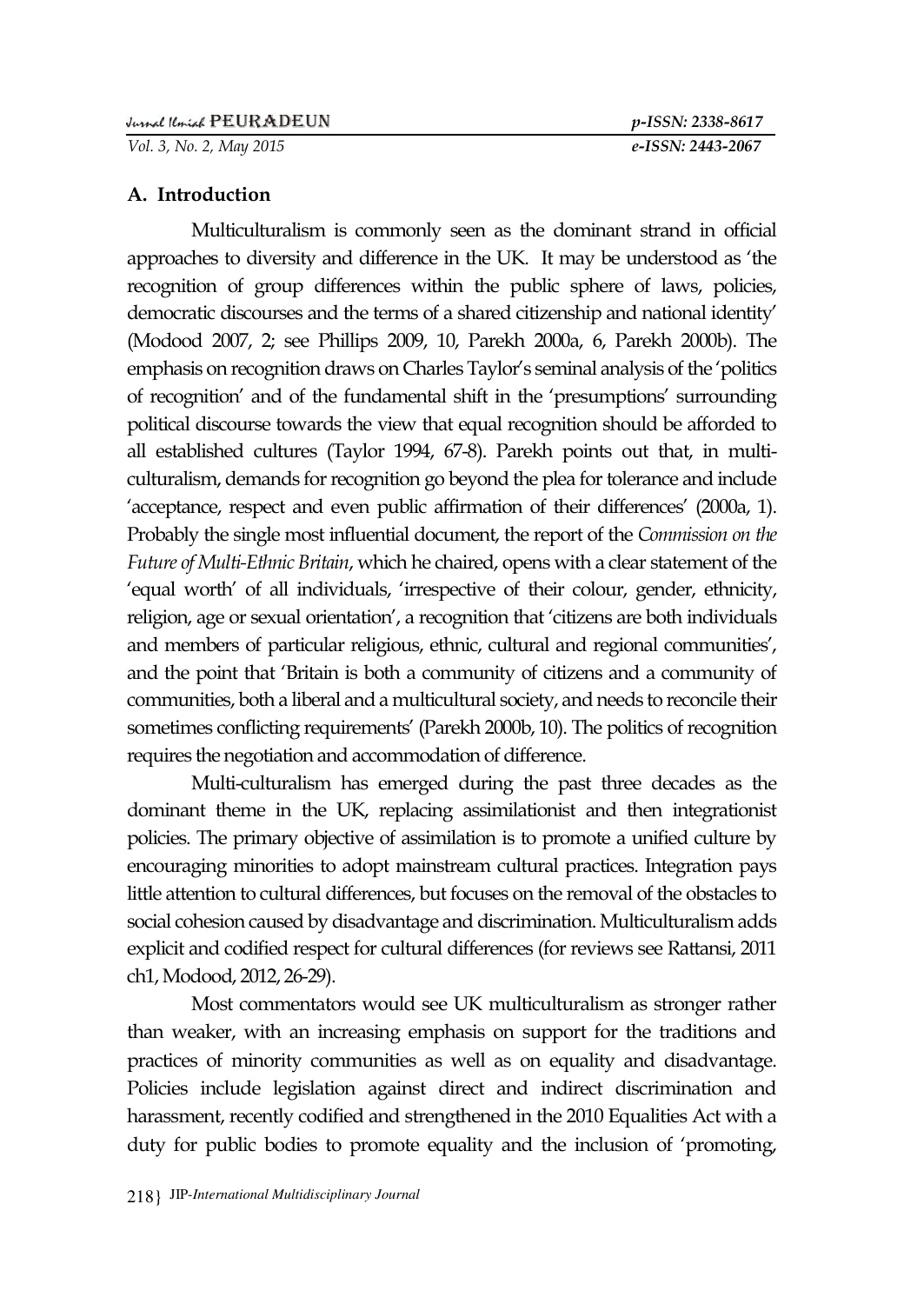supporting and enforcing equality' across race and religion among the statutory duties of a unified Equality and Human Rights Commission (EHRC 2012); support for different cultural, ethnic and religious groups mainly from local government through the communities and neighbourhood programmes, recognition of diverse traditions and practices in education and acknowledgement of difference in such areas as Sharia and Jewish courts, acceptance of dress and dietary codes, the expansion of faith schools beyond the established Christian and Jewish schools, and rights to observe religious holidays.

Many observers see the British commitment to multiculturalism as distinctive: 'of all European societies, Britain has perhaps gone the furthest in accommodating her ethnic minorities by means of explicit state policy, Muslims included… This .. paradigm-setting anti-discrimination policy in Europe was framed within a consensual view of Britain as a multicultural society, where 'diversity' was extolled as a virtue long before this happened elsewhere' (Joppke 2009, 455). Recently the approach has been called into question for varying reasons by political leaders (Cameron 2011; Brown 2007), those at the heart of policy (Trevor Phillips 2005), academics (Joppke 2009) and other commentators (Anne Phillips 2009, Goodhart 2004, Sen 2006, 114-7).

A review of literature and debate indicates that the themes in discussion are complex and are not structured simply in relation to the established left-right or liberal-collectivist dimensions of British politics, which underpin positions in relation to mainstream economic or social policies. These traditions have been associated with the emergence of class cleavages in modern society and turn on the relationship between state and market and the role of collectivism in enhancing or constraining individual freedom. The debate about multi-culturalism also involves cross-cutting issues which centre on understanding of the relationship between individual identity and group culture and between group rights and individual rights. It is noteworthy that Labour, Liberal Democrat and Conservative 2010 Manifestoes do not mention multiculturalism, although Labour presents a strong anti-discrimination programme, based on a new Equality Act and the EHRC (Labour 2010, 21-2) and the Liberal Democrats also promise action against discrimination (2010, 30, 95). Conservative references to discrimination simply concern gender and disability (2010, 16, 35). One factor constraining mainstream parties may be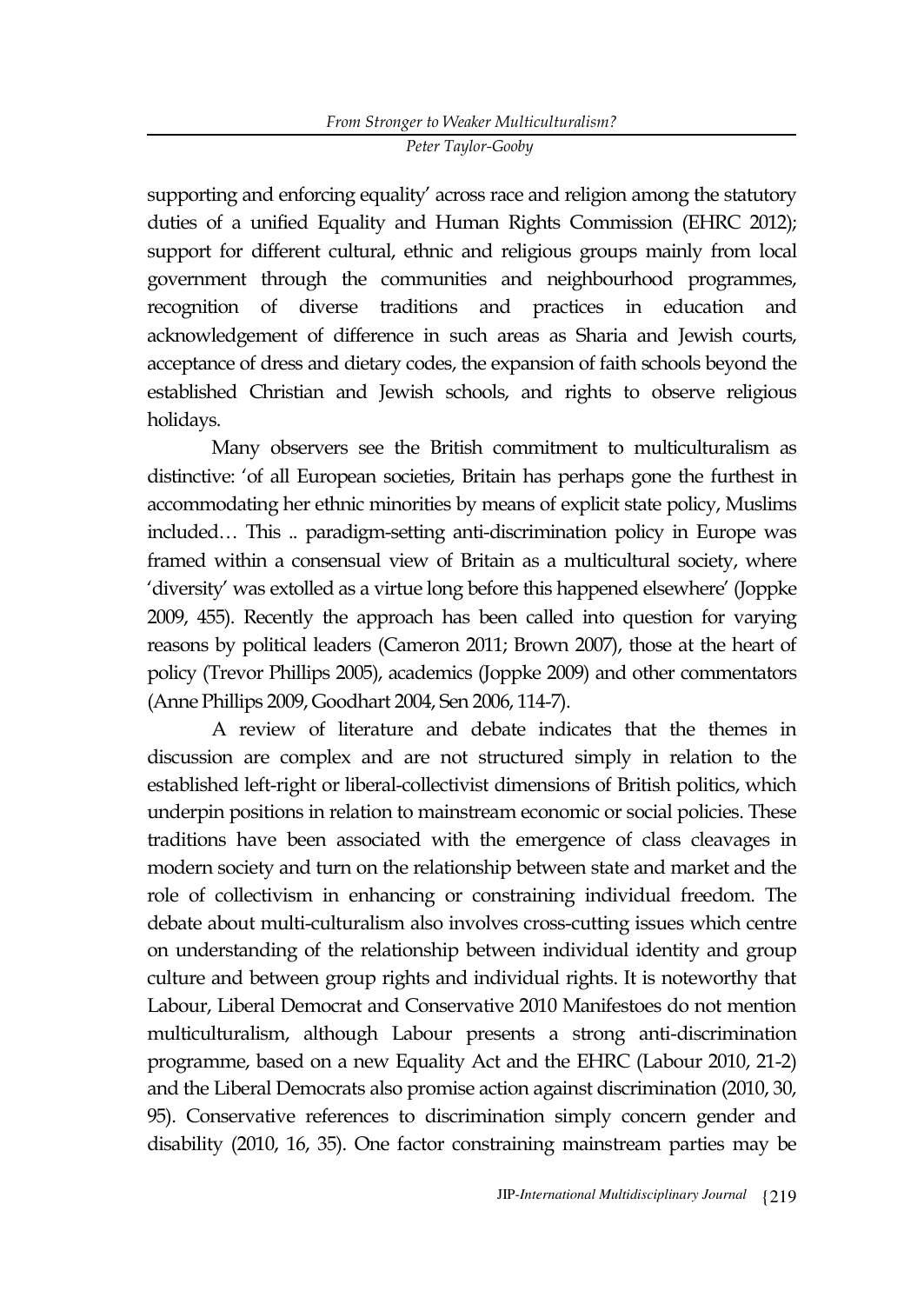| Jurnal Ilmiah PEURADEUN | p-ISSN: 2338-8617 |
|-------------------------|-------------------|
| Vol. 3, No. 2, May 2015 | e-ISSN: 2443-2067 |

concerns that minority parties, committed to 'end the policy of multiculturalism' (UKIP, 2010, 4) and 'repeal the race relations act and … the EHRC' (BNP 2010, 4) may encroach on traditional support.

This gives rise to a complex range of possibilities both in the discussion of policy directions and in relation to the political coalitions which will influence new developments. New policy approaches under discussion include:

- 1) A much greater emphasis on measures to promote dialogue and interaction between different groups, whether to foster social understanding and cohesion or to reduce the capacity of power-holders in minorities to shape the lives of weaker members of their communities;
- 2) Greater attention to basic democratic political values: free speech, equality before the law, equal political rights and tolerance, for all citizens;
- 3) Policies that promote with more or less vigour specific British values and identity, assuming that a consensual, unitary conception of Britishness can be defined. Britishness is understood as including a sense of nationhood and belonging and often a particular conception of British culture, history and traditions; it may be seen as co-existing alongside the other traditions of various groups or as replacing them and assimilating minorities to majority culture; and
- 4) A shaping of policy by the recognition that new more intercultural identities are emerging in everyday interactions, especially among younger people in cities, and that it is important for policy not to obstruct this process.

The various proposals for new policy directions rest on different understandings of the impact of multi-culturalism in our society, influenced by different interpretations of the outcomes of current policies and informed by varying approaches to the relationship between individual identity and culture and to the role of the state. They take place in a setting in which terrorist attacks, riots in which race issues have played a major role and concerns about the growth of extreme right politics among white members of deprived communities during the past decade have pointed the urgency of the debate.

The objective of this paper is to contribute to the debate about how multiculturalist policies are likely to develop in the UK. In particular, it examines whether the new policy directions represent additions to or a rejection of traditional multiculturalism. Is the claim that 'multiculturalism is dead' convincing? One influence on future directions will be the way in which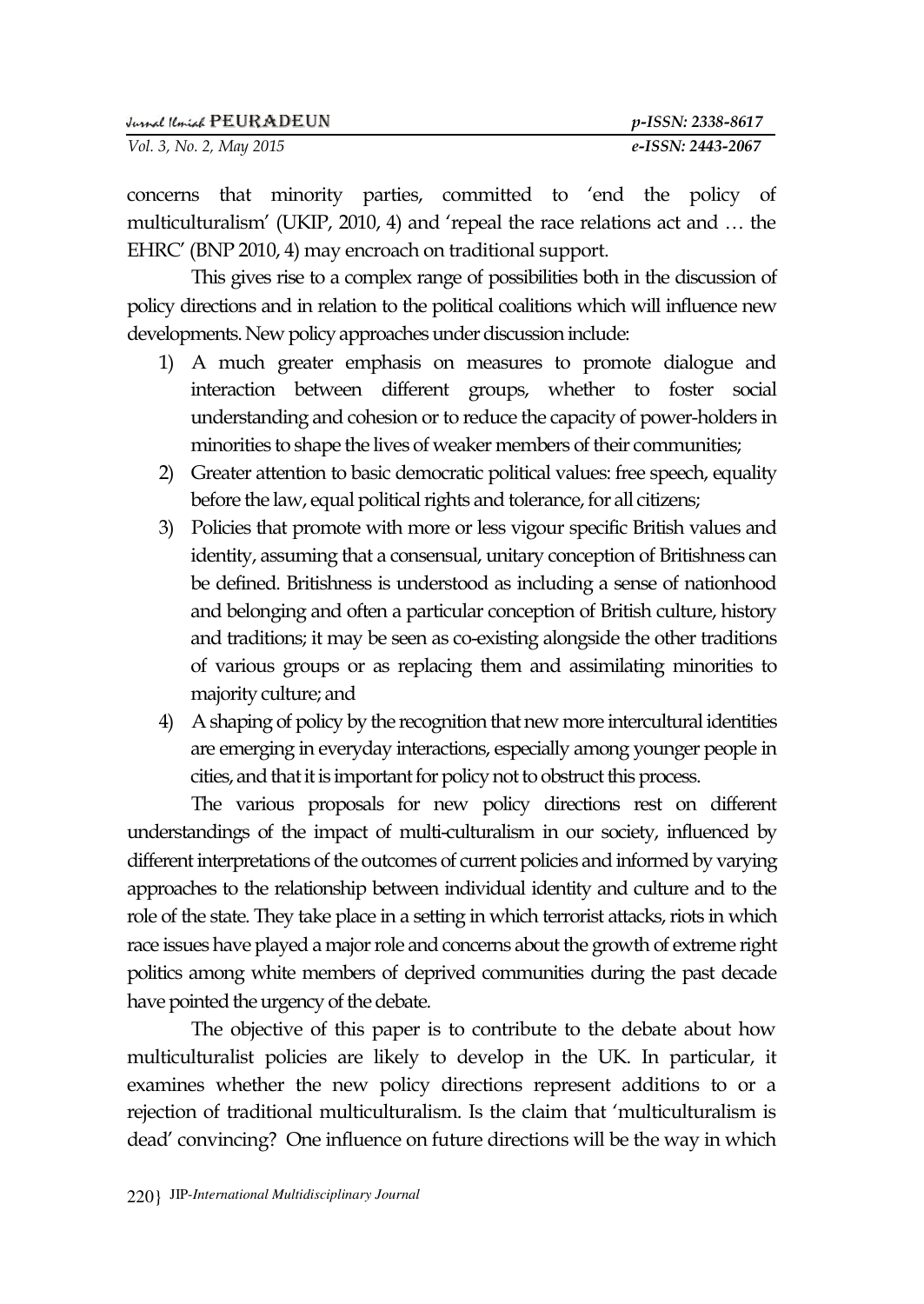these issues are understood by leading figures in the policy community. The paper reports findings from loosely-structured discursive interviews with members of the House of Commons Home Affairs Select Committee (HASC) from left, right and centre parties, recognised figures in debate including those who have written major policy reports on citizenship, multicultural education and opportunity, researchers in think tanks working on ethnicity and immigration issues, lobby groups and senior academics.

## **B. Discussion**

We explored issues related to the role of government and of group culture in sustaining diverse identities through a series of interviews carried out between November 2011 and October 2012 with individuals prominent in debate and actively engaged in policy-making. These include politicians from each main party, who sit on the House of Commons Home Affairs Select Committee and are directly involved in policy debate and other Conservative and labour MPs; Sir Keith Ajegbo, who chaired the 2007 Curriculum Review which established how citizenship and diversity should be taught in schools; Lord Parekh who chaired the Commission on Multi-Cultural Britain, which defined multiculturalism in modern British politics; a range of think-tanks, left and right-leaning and nonaligned; and commentators such as Kenan Malik, a prominent intellectual critic of multi-culturalism and Lord Ahmed, a leading members of the British Muslim community. The interviews covered all the major strands in discussion on multiculturalism analysed earlier and provide insight into the full range of current policy debate. (see Appendix for details of the interviewees).

The interviews explored respondents' understanding of multiculturalism and of current challenges to it and of the way policy should develop. They were loosely structured around a schedule that covered:

- 1) General discussion of multiculturalism and of its strengths and weaknesses;
- 2) The relationship between multiculturalism and social cohesion;
- 3) More detailed comments on specific policy areas, current in debate; and
- 4) Views about future policy directions.

Respondents discussed multiculturalism both as a general policy approach and in relation to more concrete issues and paid specific attention to possible future policy development.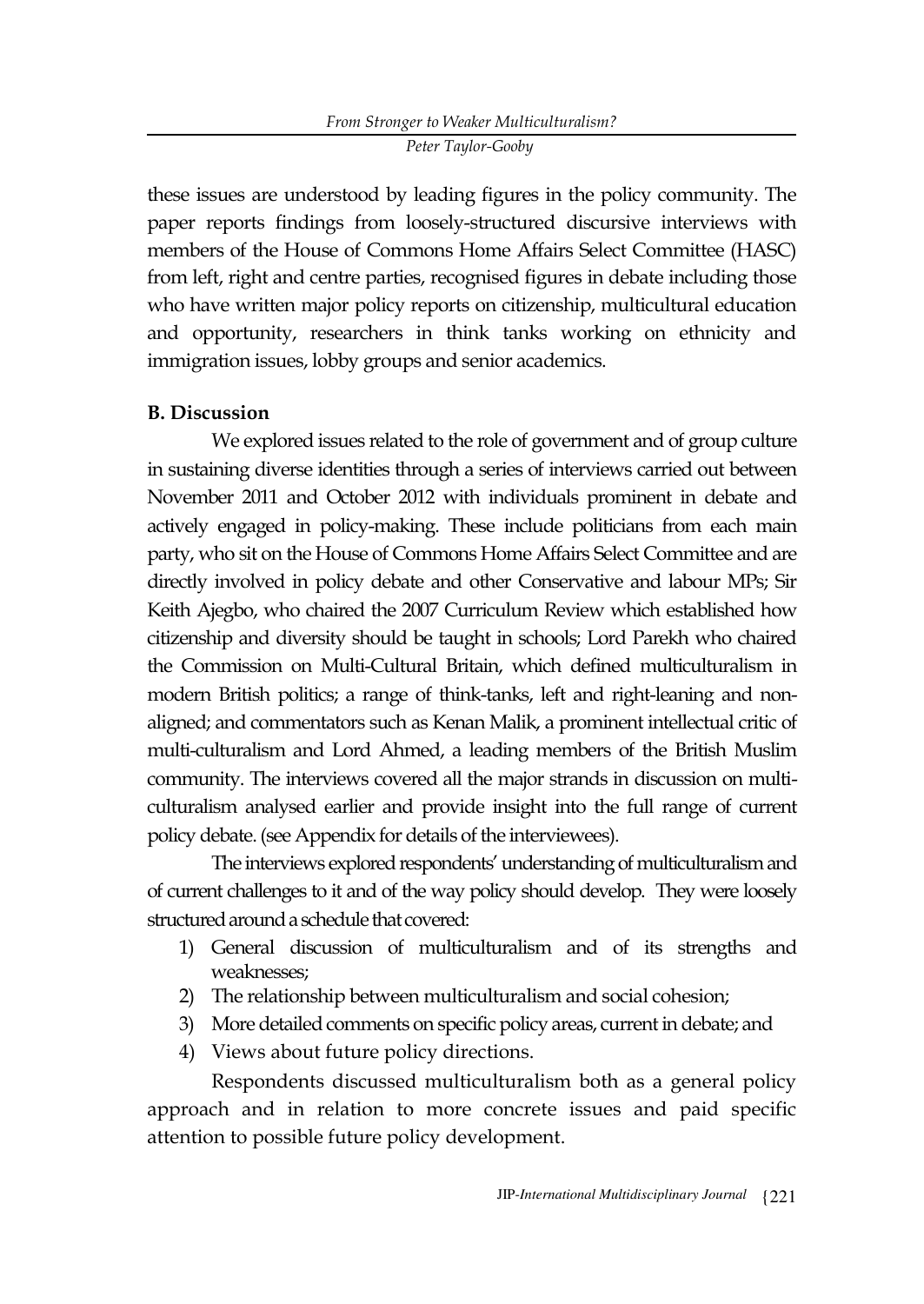The interviews varied in length from 30 to 90 minutes. They were recorded and analysed in relation to the two themes identified in the conceptual framework (the roles of government intervention and of group culture in shaping identity) through an iterative process that involved identifying key responses in relation to the themes, seeking to establish patterns of response and then applying these patterns recursively to the interviews. The object was to delineate the range of positions that were held across the policy debate and to consider how understanding of current issues related to ideas about the best way forward in policy.

The analysis examines how the two dimensions of the role of state intervention and of the balance between group and individual in the formation of identity interact. It falls into four sections, presenting general views on the state of multiculturalism, on how the assertion of British national identity and the pursuit of more dialogic negotiated positions interact in relation to social cohesion, more specifically, on how high-profile issues should be managed, and discussion of possible future developments in multicultural policies.

#### **1. The impact of multiculturalism and unease about multicultural policies**

The core understanding of multi-culturalism as 'respect for diversity' (as Lord Ahmed, a Labour peer, put it) was shared across the interviewees. This did not preclude references to problems by the majority of those interviewed, primarily to do with the possible divisiveness of support for cultural differences. Julian Huppert (Liberal HASC) talked of 'having a variety of different cultures all intermixed .. generally in a good way'. James Clappison (Conservative, HASC) states 'I am all for people having their own way of life'. Alveena Malik from the Young Foundation stressed the positive benefits of multiculturalism in allowing migrants from the 'Windrush period' to 'retain their values, cultural practices and traditions alongside British traditions and values'. Simon Woolley, from the lobby group Operation Black Vote, was a particularly ardent enthusiast of UK approaches to multiculturalism. Lord Ahmed, Julian Huppert, David Lammy and Alun Michael (Labour HASC) also spoke particularly enthusiastically about British achievements in managing diversity.

However, while there is a strong sense of respect for the values of different cultures, most respondents from the left, centre and right of the political spectrum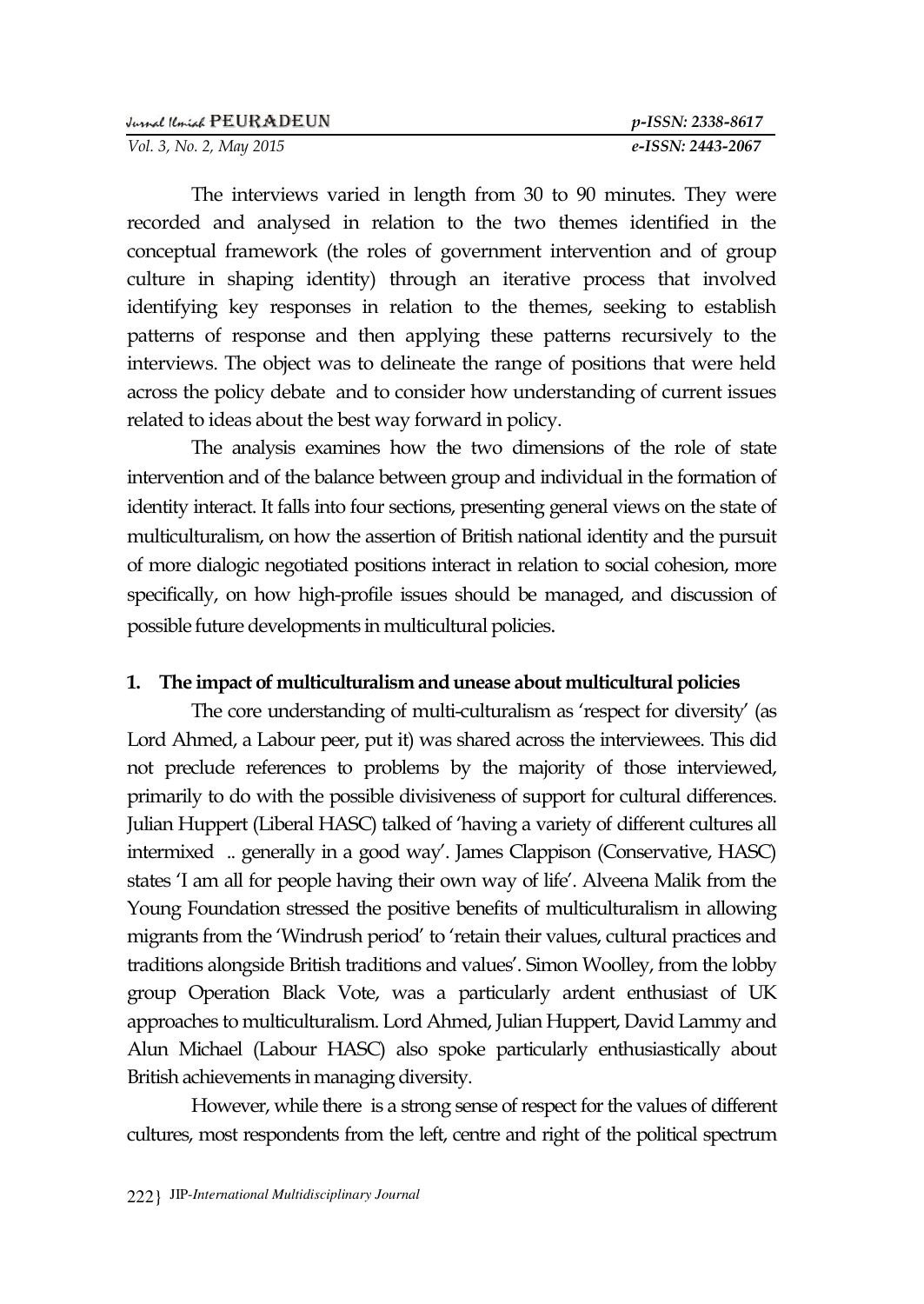and also those adopting more modern, culturally influenced approaches (Katwala or Lammy on the left and Alveena Malik; Huppert in the centre; Barwell on the right) and those located within more traditional class-centred viewpoints (Field on the left, Clappison on the right) all in various ways express concerns about the segregative effects of current multi-culturalist practice. This underlines the sense of unease with existing direction in policy discussed earlier and the fact that it spreads beyond standard political divisions of government and opposition or left, centre and right.

Some supporters of multiculturalism commented on the range of meanings associated with the term and the risks associated with multicultural policies. Lord Parekh (Labour Peer, chair of the influential Runnymede Trust *Commission on the Future of Multi-Ethnic Britain*, 2000b) distinguishes multicultural (a society where diversity is accepted, 'the people's creation'), and multiculturalism (a policy programme 'the product of state engineering'). Both can co-exist, but problems are associated with the latter. Gavin Barwell (a Conservative back-bencher) pointed out that many of his constituents in Croydon would extend the term to include 'antiracism', and some politicians use it to mean separate treatment for different ethnic groups, which generates problems of segregation. Alveena Malik referred to the development of a 'silos' mentality among ethnic communities. A generational shift towards more dynamic, hybrid and cosmopolitan understandings of cultural differences among young people in large cities calls for a different approach.

In some cases anxieties about multiculturalism move beyond segregation to concerns about the erosion of national identity. Clappison suggests that multiculturalism 'has been used as saying existing [majority] forms of culture are no longer legitimate..that's not been helpful'. David Goodhart, director of the nonaligned think tank, Demos, argued that multiculturalism may be understood as 'the right to be separate' but multicultural practice is 'asymmetrical': it promotes minority separateness but regards majority identity 'as illegitimate or in some sense unproblematic'. This argument is made yet more strongly by Frank Field, a Labour back-bencher, 'no-one from the elites wanted to assert English identity...'.

### **2. Social cohesion: the role of state intervention; group versus individual identity**

This issue is pointed in answers to a specific question about the balance 'between the need to respect cultural differences and the need to maintain shared values and social cohesion'. This provoked responses on whether and how the state should support cohesion and on the status of British values and identity. These are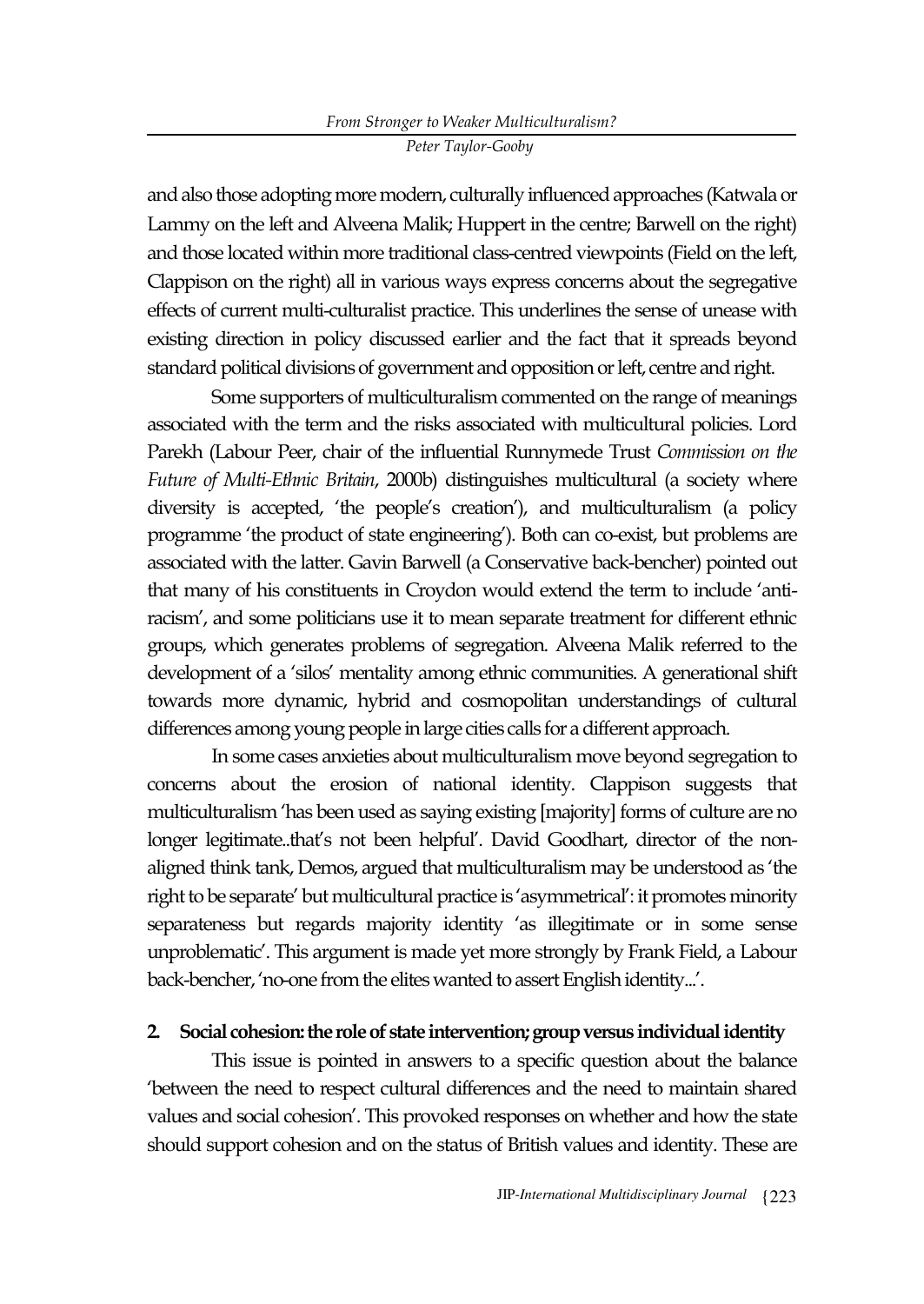| Jurnal Umiah PEURADEUN  | p-ISSN: 2338-8617 |
|-------------------------|-------------------|
| Vol. 3, No. 2, May 2015 | e-ISSN: 2443-2067 |

the issues that emerged in the earlier review of the literature and debate. They are summarised in the conceptual framework in terms of how far state policies to promote multi-culturalism are valued, as opposed to people's understanding of the balance between group culture and individual agency in creating identity, and of the relationship between group rights and individual rights.

The differences between respondents on these issues may be contrasted along the two dimensions. Almost all those interviewed argued that a common basis in institutional forms embodying shared democratic values (freedom of speech, equality before the law, equal political rights) was essential. They differed in whether and how far additional state interventions and cultural directions were necessary. While the positions taken by individuals vary by degree and sometimes shade into each other, those who stress the role of government in promoting national identity may be distinguished (notably Clappison, Conway (associated with Civitas, a non-aligned classical liberal think-tank), Barwell, and, from a rather different perspective, Frank Field).

This position is located predominantly but not exclusively on the political right. Others tend to rely much more on the cultural role of common social values (Lord Ahmed, Julian Huppert, Alveena Malik, and Anthony Painter, associated with the non-aligned think-tank, Demos and this is shared across a broader range of non-aligned, centrist and left viewpoints. Located somewhere between unitary national identity as the basis of cohesion and common values is the view that specific steps should be taken to guarantee a dominant position for the majority culture. This position spans right and left and is shared by David Conway, Frank Field, David Goodhart and in some ways Matt Cavanagh, from the centre-left think-tank IPPR, and Sunder Katwala.

Some commentators point to the importance of interventions to combat disadvantage and discrimination rather than sustain cultural differences and express concerns about residential divisions (Sunder Katwala, Simon Woolley and also Gavin Barwell). A substantial number argue from various perspectives that the ways people deal with cultural relations and diversity in their lives and communities are continuing to evolve (Lord Ahmed, Julian Huppert, Alveena Malik, Anthony Painter, and from his own position, Lord Parekh). On the one hand this limits the applicability of state interventions, which may lag behind people's everyday life practice. On the other, it contrasts with the approach that stresses the role of government in promoting an identity centred on nation as the core of social cohesion.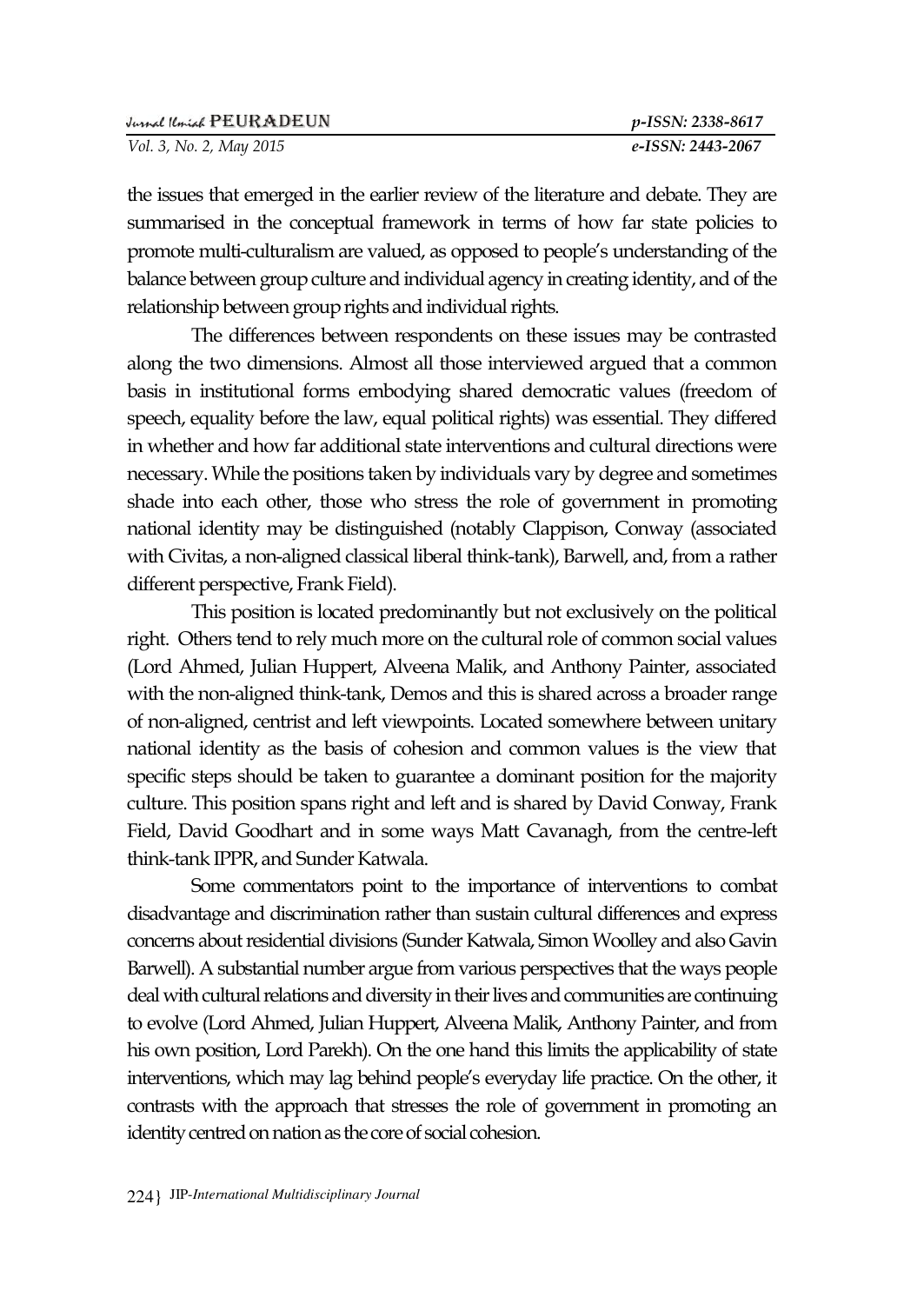### **a. British identity**

The argument that a sense of British identity is needed alongside a respect for cultural diversity is put clearly by Gavin Barwell: 'we need to promote difference, but need to have something that binds us together into British society..' This is where we have 'gone wrong'. This includes the promotion of core political values such as tolerance, respect for democracy and the rule of law, although these are acknowledged as shared with other societies. In a similar vein, James Clappison states that it is important to have: 'something that brings everyone together..feeling the same allegiances and feeling pride in the same things'. In relation to the promotion of national identity, he states that 'I don't think we should be ashamed to have pride in our national culture and the symbols of our national culture. I think people are very proud, for example, of the armed forces… the royal family.. and other symbols of our national life. David Conway discusses the issues in terms of 'constitutional patriotism', but social cohesion cannot be those cold institutions which are common to lots of [societies]. It has to be ..particular to that society'.

The emphasis on national symbols as the foundation for social cohesion alongside a respect for diversity derives from a classical liberal approach to citizenship. This perspective stresses the value of allowing individual freedom to follow their own way of life 'so long as it does not damage the rights of others'. It then needs to identify something outside the cultural choices of free individuals and the democratic institutions that guarantee those choices to supply national cohesion.

This perspective shares the idea that nationhood and social cohesion would be imposed from the top down with the approach that stresses loyalty to national institutions. There are implications for citizenship tests, educational curricula and a common understanding of history discussed earlier. It assumes a unitary British identity. It is vigorously rejected by Sir Keith Ajegbo, author of the curriculum review, 'Diversity and Citizenship', who advocates the need for on-going discussion, debate and negotiation over the nature of British identity, but sees an important role for education in ensuring that people recognise diverse cultural practices (2007).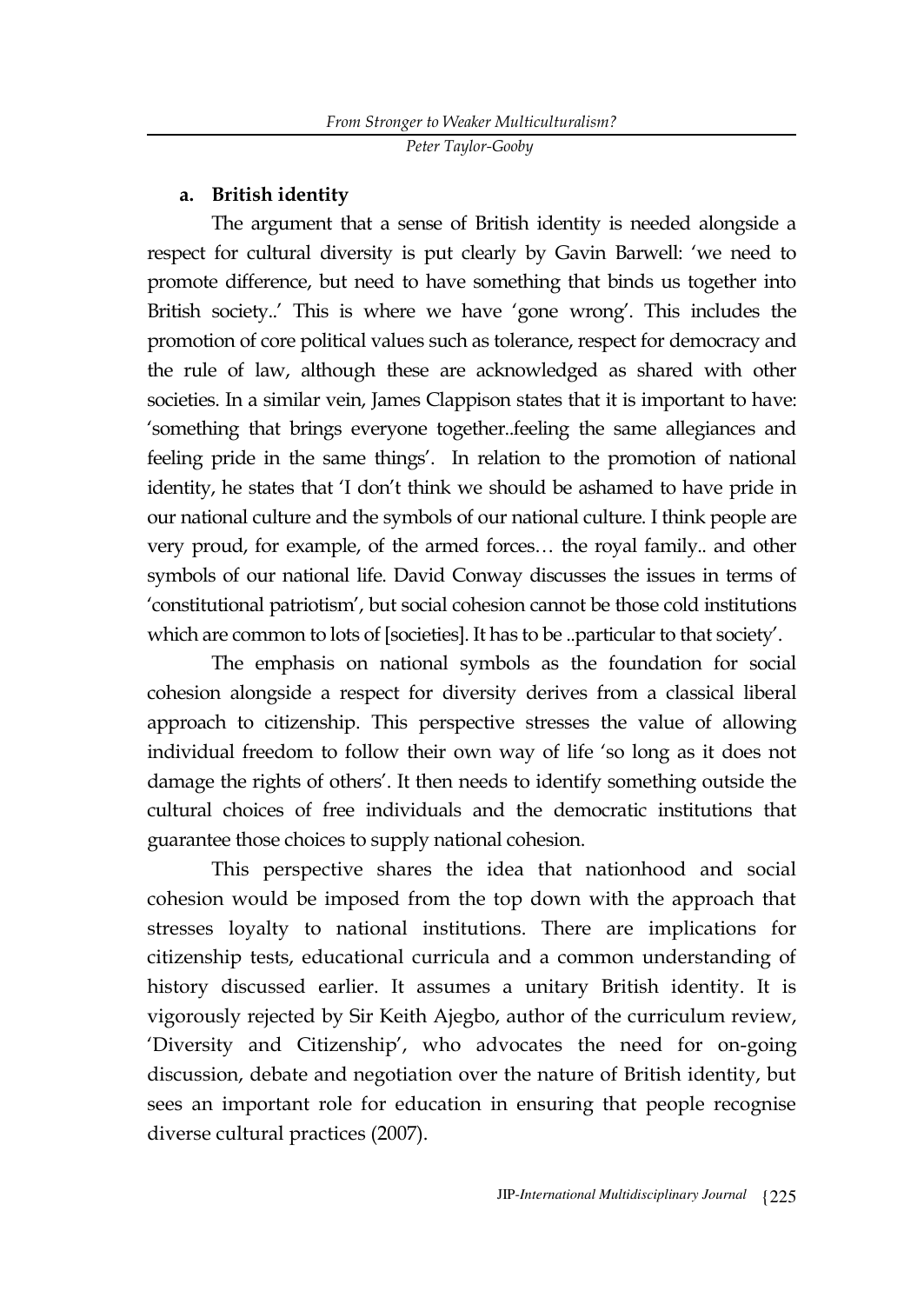#### **b. Evolving common values**

Most of those interviewed understood social cohesion as a matter of shared values and social practices, something that evolves in everyday life rather than being developed through policies endorsing specific institutions and so subject to change and requiring space for negotiation. This raises issues about segregation and about divisions between communities and about the way in which community interactions occurred. It opens the way to a fluid and plural rather than a fixed and pre-defined notion of identity. Some commentators stressed the pace of change in big cities and among younger people.

This approach moves away from a unitary basis for cohesion: 'cultural traditions shouldn't exclude. They must be open to other people's views and must not push forward their views as the primary and only way of doing things' (Alveena Malik, a point echoed by Anthony Painter, who also speaks of 'cultural pluralism').

This perspective typically opposes a top down approach: 'forced marriages don't work' (Lord Ahmed). Simon Woolley argues that 'light touch' multiculturalism facilitates the development of 'multi-faceted identities … The idea you get social cohesion by asking people to abandon their culture is completely wrong'. Lord Parekh nuances the approach: multiculturalism does not fit an 'ideological template'. It is 'a kind of spontaneous vernacular cultural openness that you find on the streets of London which we celebrate…not organising people into communities'. However, there is also an important role for government in ensuring that recognition of cultural difference is ingrained in public life.

The theme of evolving cultural accommodation is taken further by those who emphasize processes of generational change, so that 'the context has changed' (Alveena Malik, see also Lammy, Katwala). This leads to a further concern: younger people who wish to pursue more inter-cultural life styles may be constrained by traditional multi-culturalism, as Anne Phillips argues (2009). David Lammy points to problems for young people 'growing up not just in local environments but in parochial environments'. However, no other respondents referred to the constraining authority of 'old men' within minority communities. The main concern with multiculturalism is about segregation between communities rather than coercion within them.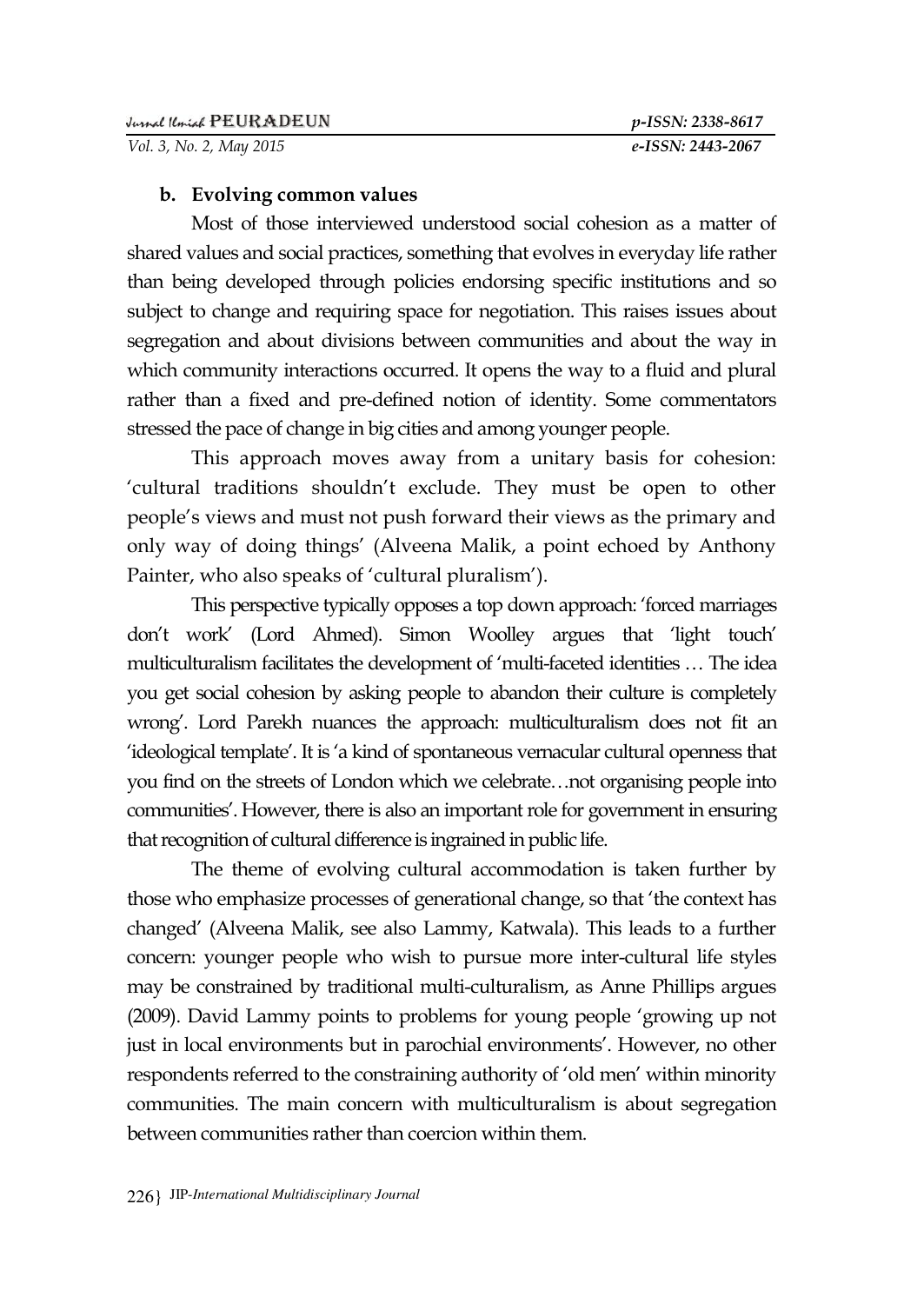Many respondents express concerns about aspects of multi-culturalism, as leading to segregation, undermining national identity or constraining an organic social process of conviviality, but there is a sense of general support for diversity It is possible to identify a right-centre-left political spectrum between those who see the way forward in terms of more top-down process of national identity formation and those who stress processes of interaction and dialogue taking place within society, provided that discrimination and disadvantage are addressed. However this would over-simplify the debate in two ways. First it would leave out the distinctive positions of those like Frank Field who favours an explicit stateguaranteed social contract, and those, like Lord Parekh, who make a strong distinction between the role of government in providing common institutions and the role of civil society in providing the space and opportunity for more convivial process of negotiation and accommodation between cultures to take place. Secondly it would narrow the perspective and divert attention from the range of different positions on the balance between state actions and cultural processes and on the extent to which the management of cultural diversity should be a matter of individual agency rather than group rights.

# **3. Specific Policy Areas**

The interview schedule directed attention to issues currently at the forefront of discussion: faith schools, sharia courts, forced marriage, arranged marriage, dress codes (included veiling), political representation and reform of the House of Lords. Should minorities be allowed exemption from common legal requirements and practices on grounds of culture or faith?

The main theme in responses was pragmatism. Individuals accepted exemptions as appropriate and fitted them into a logic of multiculturalism or national identity by reference to regulation or negotiation between the different cultural communities with a strong practical element in policy-making. Lord Ahmed's position typifies an across-the-board acceptance of multicultural exemptions from common schooling in faith schools, in relation to sharia courts, dress codes and in representation of non-Christian religious groups in the House of Lords. This is argued in terms of the valuing of diversity and may be seen as strong traditional multiculturalism. A more nuanced position is described by Sunder Katwala and Julian Huppert as 'pragmatic', by Anthony Painter as 'common-sense', by Simon Woolley as 'light-touch' and by Alveena Malik as resting on negotiation.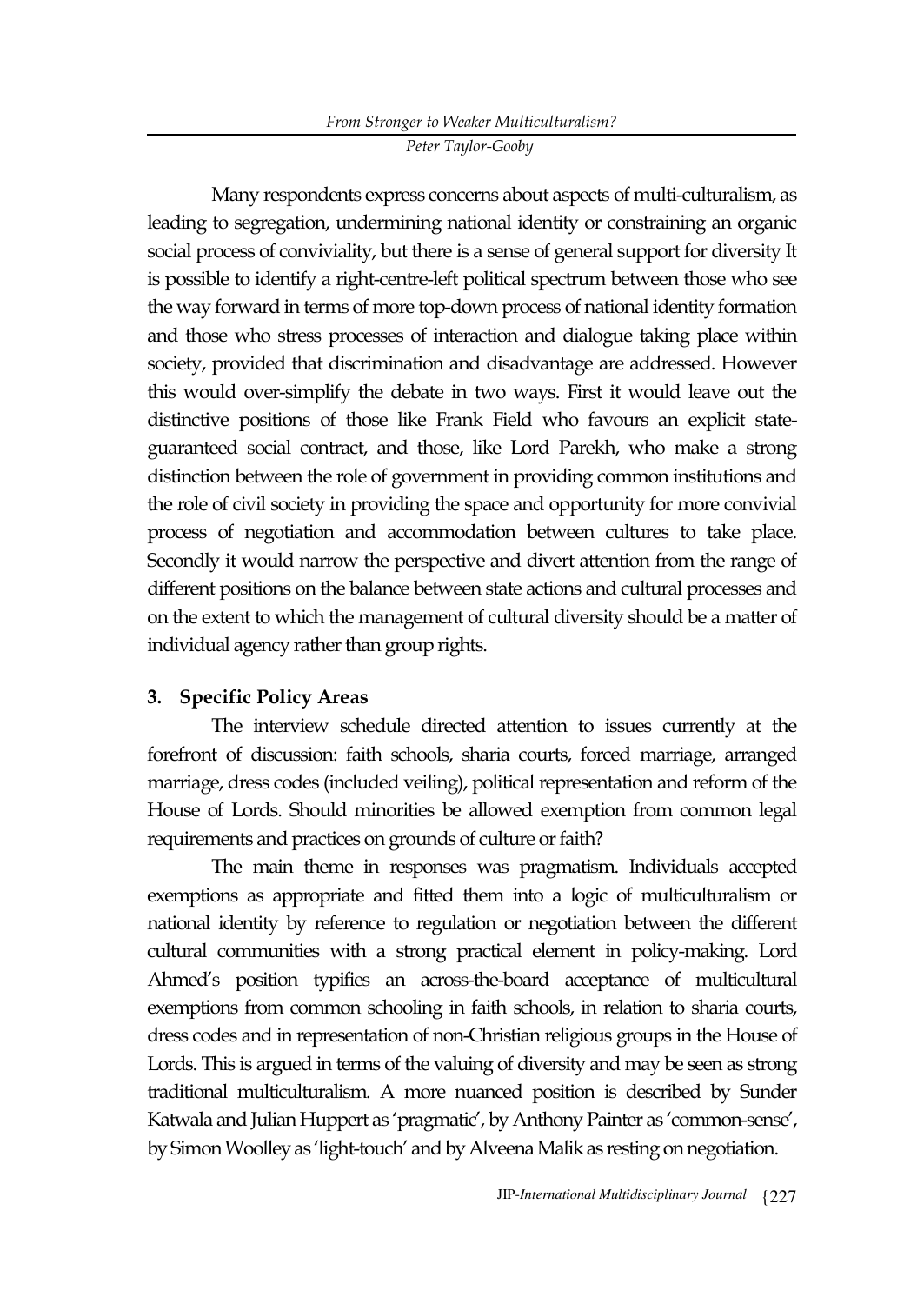Gavin Barwell (on the political right) from a more liberal perspective argues that 'a fine balance has to be struck' between exemptions and 'the general principle that the law of the land should apply to everybody'. The utilitarian approach of examining whether 'you are doing anything that hinders the rights of others' has to be applied on a case-by-case basis. James Clappison (also on the right) says simply 'I am all for people having their own way of life'.

From a position more to the left, Matt Cavanagh states 'you just have to have a discussion about which parts of the culture are going to be tolerated'. This is close to Lord Parekh's rejection of a pre-ordained multicultural 'template': 'in small and large ways, communities integrate with each other... there is no grand design'. David Lammy raises concerns about 'some aspects of arranged marriages' in particular in relation to women, but says: 'I am confident that social mobility and education.. deals with the problem'. Field was the only respondent to oppose exemptions to rules.

The object was to privilege existing English cultural norms. For example, he supported Christian (but not Muslim or Sikh) faith schools. Huppert is relaxed about dress codes and sharia law 'so long as there is clear consent' but opposes faith schools; 'I don't think it is right to have state-funded faith schools. I don't think the state should be indoctrinating people or funding that indoctrination... faiths are …welcome to have their own Sunday schools … but I don't think you should have state-funded faith schools'. Although Conway accepts some existing exemptions to rules, he regards the granting of such exemptions as potentially a 'slippery path': However, he would accept some faith schools as preferable to less formal religious schooling over which there would be little control.

The discussion of the respondents' more general understanding of multiculturalism and how it emerges in relation to the main policy controversies highlights two points: first, a simple left-centre-right pattern fails to capture the range of responses. There are indications of a division between those that might be termed traditionalists and those who adopt a less centralist view. The former stress the role of the interventionist state, whether in relation to a multicultural policy agenda, the imposition of national identity or the management of community tensions, while the latter group place more emphasis on the role of organic community processes or on individual choice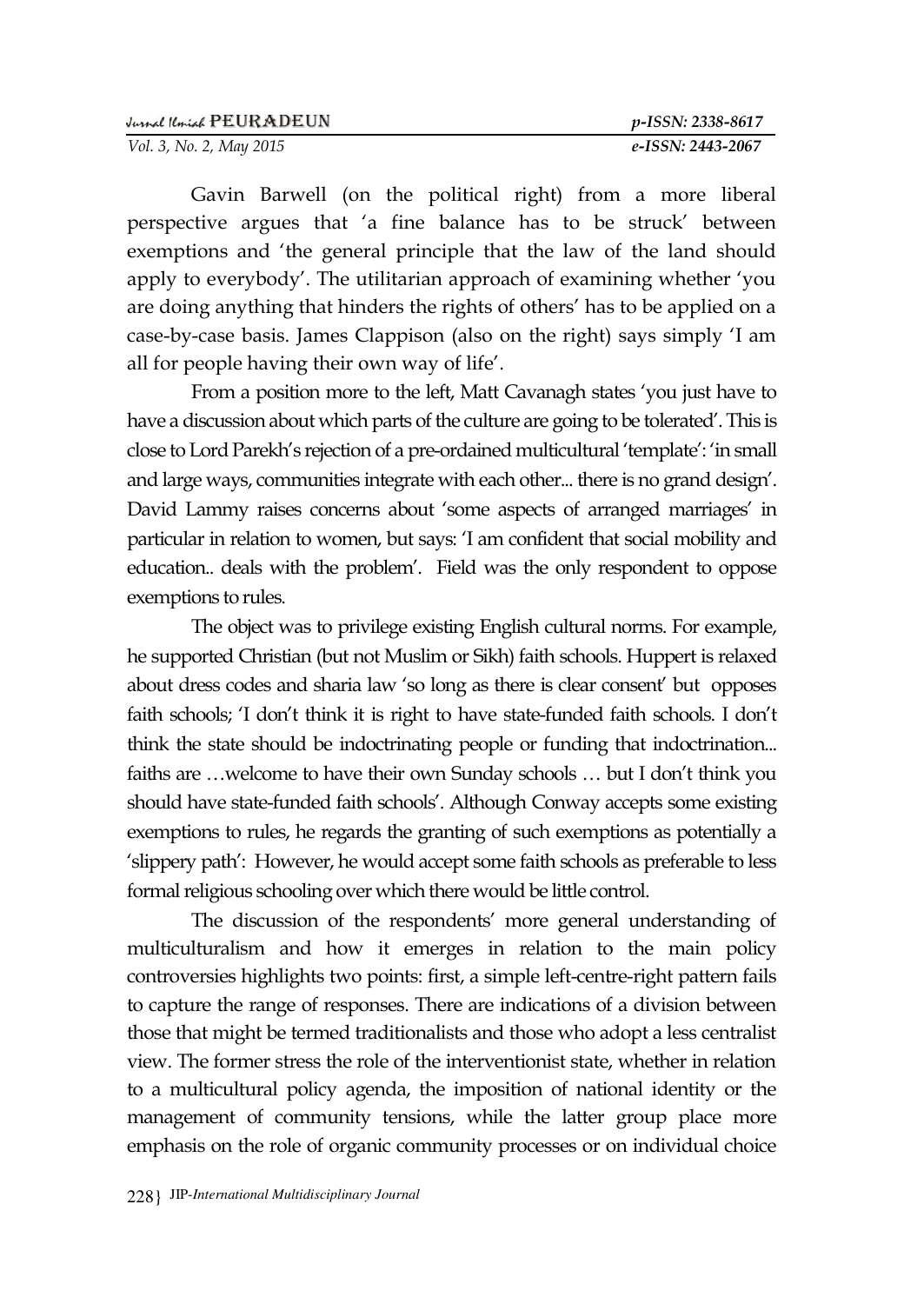and agency. Secondly as the discussion focused more on the policy issues which are currently high on the agenda, positions became more nuanced and pragmatic with those from different backgrounds talking in terms of negotiation, discussion and settling cases on their merits. The theoretical differences become rather more blurred. The emphasis is much more on making things work and less on preserving particular frameworks except among a very small group.

Most of those interviewed, representing a wide range of viewpoints, express unease about multiculturalism as currently practised, when considering it as an overall policy framework. When it comes to discussion of specific issues, solutions tend to be more pragmatic and to allow a larger role for interaction and dialogue as suggested for example in the Denham report. This implies a common core of values, but it is the values that underpin dialogue: tolerance, legal and political equality, free speech. One way of putting it would be to say that the politics of recognition thrives in terms of a weak multiculturalism that respects difference but requires openness on the part of members of different communities and an underpinning of individual democratic rights.

Strong multiculturalism that focuses centrally on protecting group rights and maintaining cultural practices in minority communities receives much less support because it is seen to entrench difference. Those positions that promote specific interventions, whether to impose British national identity or to constrain authority within communities, are much less prominent in the discussion.

# **4. Policy futures and the constraints on multiculturalism**

So far the discussion has been structured in terms of existing policies and the areas highlighted in current debate. The interview schedule went on to address the question of how policy should develop and of the conceptual framework within which diversity should be managed in the future. In general the pattern of answers indicates support for a pragmatic and incremental development of multiculturalism rather than a rupture or U-turn in policy. Even those who place most emphasis on the problems of multiculturalism as leading to a more segregated society appear to think in terms of gradual changes.

Alveena Malik's solution to the problem of 'silo' mentalities is 'more openness', a process that she sees as well-developed among younger people. One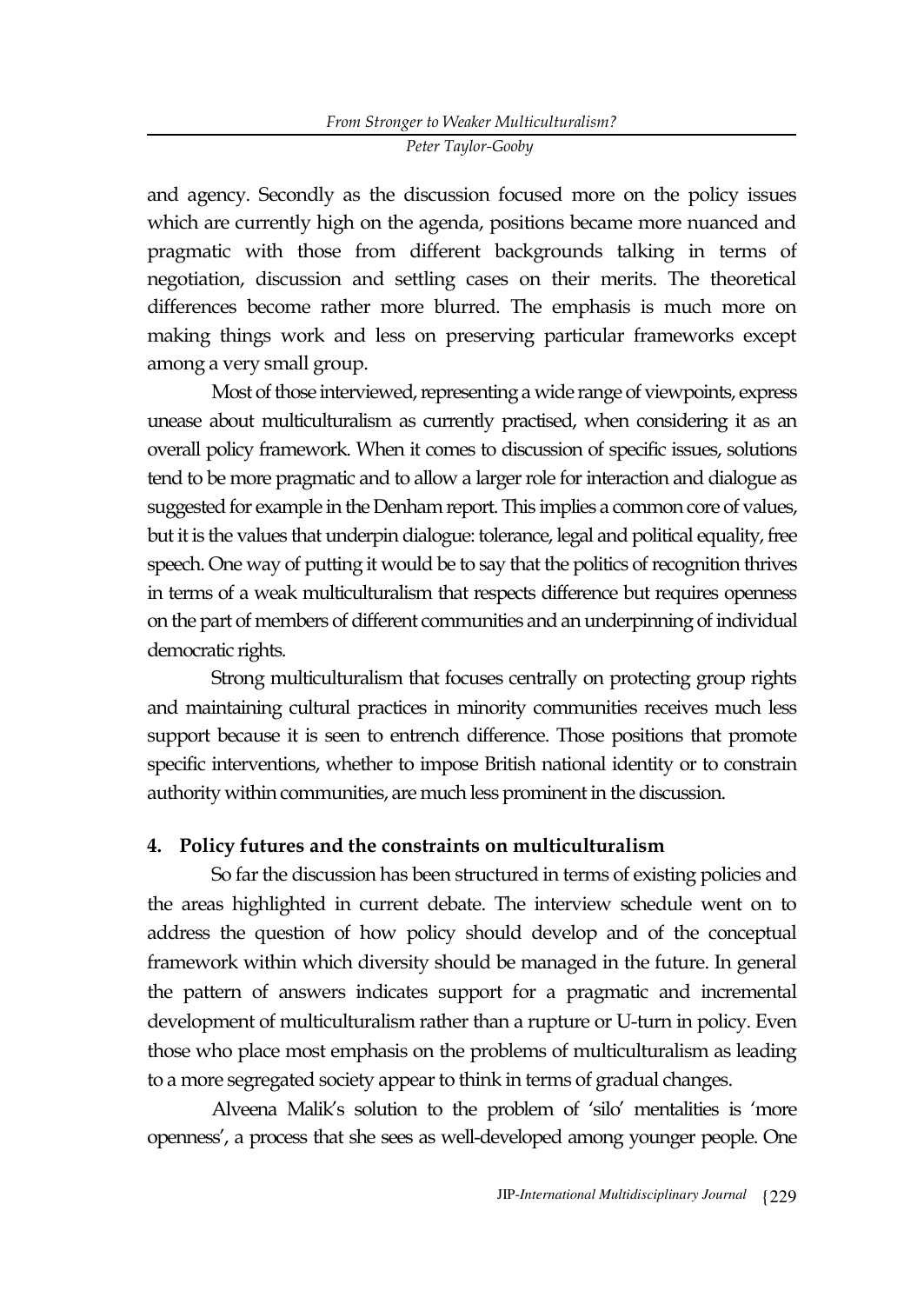tactic is to side-step race and 'mobilise around common community issues such as noise pollution or traffic'. Sunder Katwala refers to more 'granular' and low-level approaches to social divisions, for example tackling 'residential segregation', a position also taken by Lammy. Alun Michael points out that we 'deal with most of our major issues by incremental changes'. Simon Woolley's approach emphasizes 'light touch' policy direction. All this fits within Lord Parekh's overarching strategy of communication and negotiation, which should be pursued as an evolutionary process, without offering a predetermined 'template' for exactly how cultural difference should be managed.

The rather different approaches of those like Frank Field, who sees citizenship very much in contractual terms and requires minorities to sign up to core values as a condition of membership, take the debate in a rather different direction and one in which cultural values are imposed. David Conway's notion of a historically-based English citizenship has similarities in the dominance of a particular cultural system, but it is one which is understood to be rooted in a national heritage. He stresses the use of nation-centred material such as Marshall (1905).

### **C. Conclusion**

General views on multiculturalism among the members of the policy community interviewed point to a broad acceptance of the value of respect for diverse communities, combined with disquiet over the segregative aspects of current policies and a strong desire for change among nearly all commentators. Ideas about how policy should develop do not seem to fit neatly within a traditional left-centre-right framework, but indicate some divisions between those who think in terms of top-down intervention to impose a more cohesive and unitary nationally-based culture, and those who pay more attention to continuing intercultural processes between community groups, the traditional as against the dynamic approach.

As the analysis paid attention to the specific policy areas that are currently the focus of debate, the divisions at the level of overall social analysis become more blurred. There are more frequent references to pragmatism, case-by-case decisions, incremental change and dialogue and accommodation between communities. Comments about future policy directions follow this path in most cases, with only two of those interviewed suggesting very different directions for policy and one rejecting the link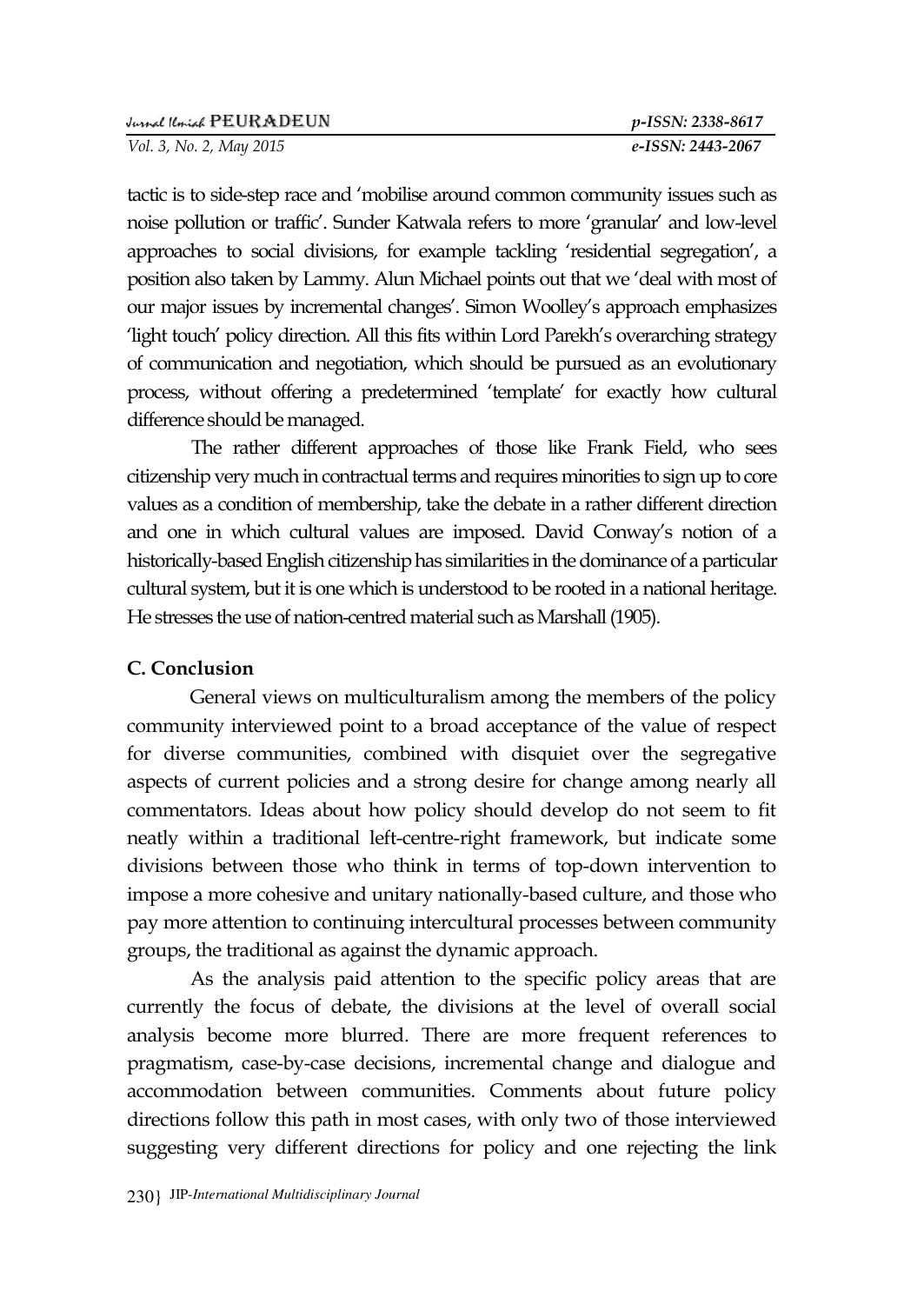between multiculturalism and segregation completely. This reflects Meer and Modood's arguments that contest 'the idea that British multiculturalism is subject to a wholesale 'retreat' and suggest instead that it has been, and continues to be, subject to productive critique that leads to something best characterised as a 'civic re-balancing'' (Meer and Modood 2009, 473). Such rebalancing involves both the greater conviviality stressed by Gilroy and Vertovec and also elements of communitarianism that allow dialogue and interaction between culturally different communities.

Our analysis is based on a relatively small sample. We do not claim that our findings are comprehensive or fully representative of the entire spectrum of attitudes towards cultural diversity. Our interviews are prominent commentators and proponents of the main strands in current policy debate and provide an indication of the range of views shaping policy directions. While political rhetoric typically refers to segregation, the claim that 'multiculturalism doesn't work' and to communal divisions, practical policy development seems likely to pursue more gradual shifts rather than a rejection of the developed tradition. An expansion of community dialogue and reliance on the informal processes of exchange and cultural interpenetration, with some support from government and continued emphasis on combating disadvantage and discrimination seem the most widely supported outcomes.

In terms of the conceptual framework discussed earlier, the dominant position remains multicultural, including state intervention to guarantee basic individual rights and respect for difference. There are also indications of a shift from strong to weak multiculturalism in the pragmatic willingness to discuss and accommodate different religious and cultural practices. Views that endorse the pre-eminence of a 'British' culture have some support, but it is an identity that includes respect for diversity. The classic liberal solution of rolling back state intervention does not seem to gain great support. The state continues to carry major responsibility, but must operate in a way that fosters core values of democratic dialogue and must not damage intercultural relationships in people's day-today lives. People as individuals are accorded a stronger role in shaping their identities, but group culture remains legitimate and is the basis for exemptions from legal requirements in the contested areas.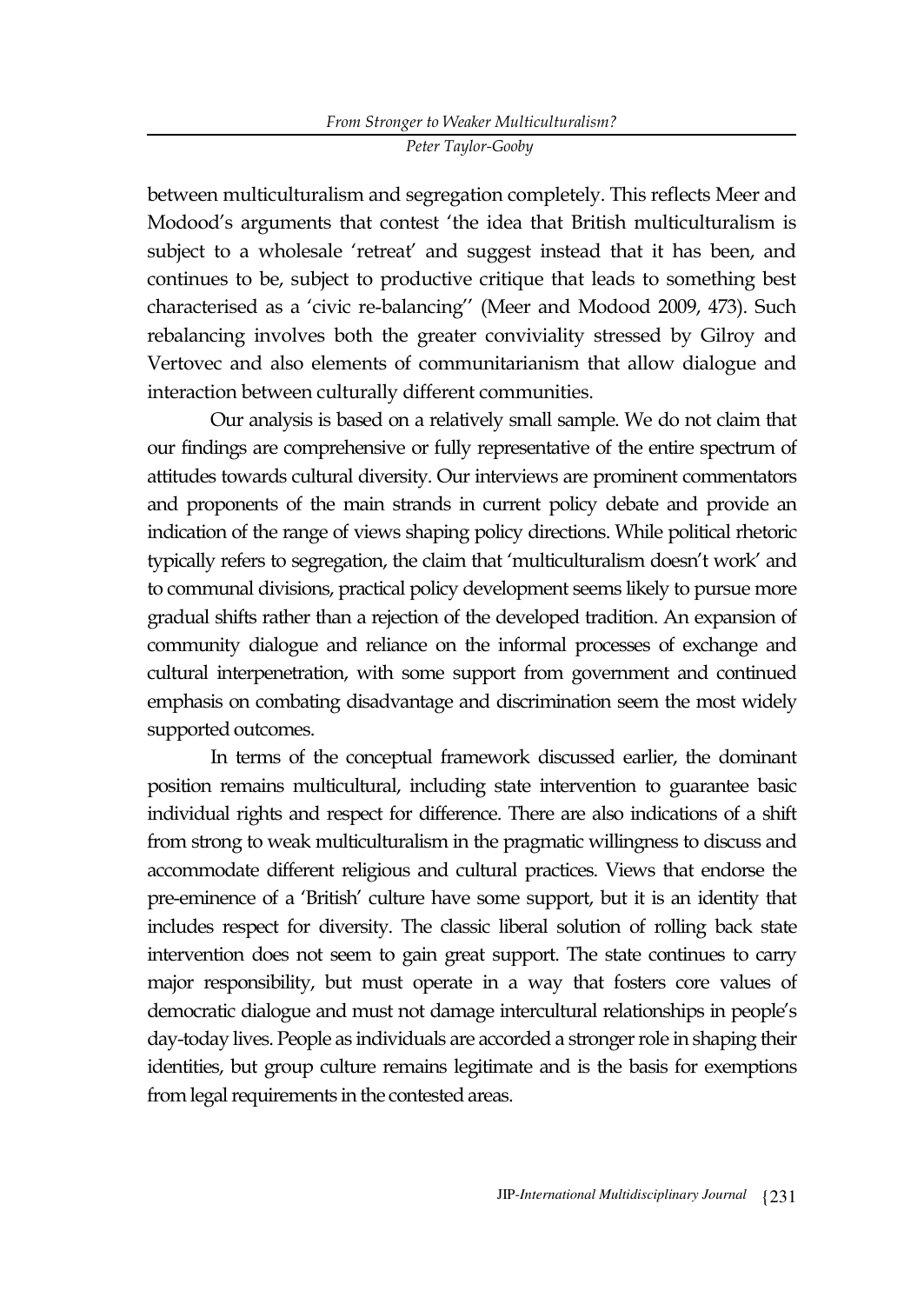#### **Bibliography**

- Ajegbo, K. (2007). *Diversity and Equality in the Curriculum* DCSF, https://www.education.gov.uk/publications/standard/publicationDetai l/Page1/DFES-00045-2007.
- Alesina, A and Glaeser, E. (2004). *Fighting Poverty in the US and Europe*, Oxford University Press, Oxford,
- Banting, K., Johnston, R., Kymlicka, W. and Soroka, S. (2006). 'Do multiculturalist policies erode the welfare state?' in Banting, K. and Kymlicka, W. *Multiculturalism and the Welfare State*, Oxford University Press.
- BNP. 2010. *Election Manifesto*, BNP, Welshpool.
- Brown, G. (2007). 'We need a United Kingdom', *Daily Telegraph*, January http://www.telegraph.co.uk/news/uknews/1539367/We-need-a-United-Kingdom.html.
- Cameron (2011). S*peech at Munich security conference*, http://www.number10.gov.uk/ news/pms-speech-at-munich-security- conference/.

\_\_\_\_\_\_\_\_ (2011b). S*peech on immigration* http://www.number10.gov.uk/ news/prime-ministers-speech-on-immigration/.

- Cantle, T. (2001). *Community Cohesion*, Home Office.
- Clegg, N. (2011). *Luton speech* 3.3.11, http://www.libdems.org.uk/ news\_detail.aspx?title=Nick\_Clegg\_speech:\_An\_Open,\_Confident\_Societ y&pPK=25e28e0b-a8e7-4104-ba5e-e860d752c31a.
- Conservative Party (2010). *All Pupils Will Learn our Island Story*, Michael Gove, Party conference, http://www.conservatives.com/News/ News\_stories/2010/10/ Proper\_knowledge\_of\_British\_history\_in\_national\_curriculam\_review.aspx.
	- \_\_\_\_\_\_\_\_ (2010). *Election Manifesto*, Conservative Party, London.

Delhey, J. and Newton, K. (2003). 'Who trusts?', *European Societies*.

Dench, G. and Gavron, K. (2006). *The New East End*, London: Young Foundation.

- Denham, J. (2001). *Building Cohesive Communities,* Home Office.
- DfES. (2007). *Curriculum Review,* https://www.education.gov.uk/publications/ standard/publicationdetail/page1/DFES-00045-2007.

EHRC. (2012). http://www.equalityhumanrights.com/about-us/.

Finney, N. and Simpson, L. (2009). *Sleepwalking into Segregation,* Policy Press, Bristol.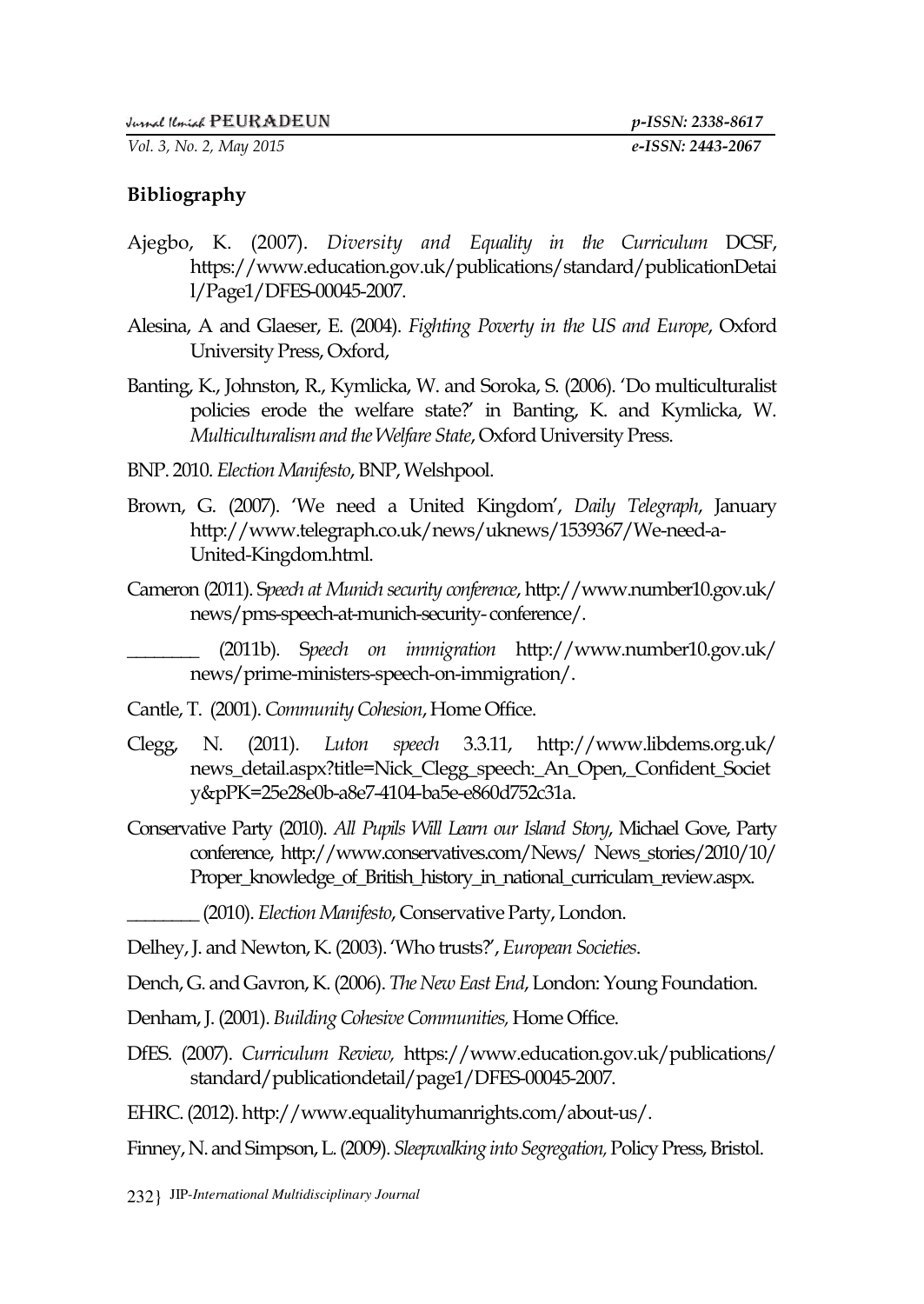Fletcher, T. (2011). 'Who do ''they'' cheer for?'', *International Review for the Sociology of Sport*.

Gilroy, P. (2004). *After Empire*, Routledge, London. Goodwin, M. 2011. *New British Fascism,* Routledge, London.

Goodhart, D. (2004). 'Is Britain too diverse?' *Prospect Magazine*, February.

\_\_\_\_\_\_\_\_,. (2012). *Five Books Interview*, http://thebrowser.com/interviews/ davidgoodhart-on-immigration-and-multiculturalism?page=full.

Gove, M. (2011). 'Michael Gove accuses exam system of neglecting British history' *Guardian,* http://www.guardian.co.uk/education/ 2011/nov/24/michaelgove-british-history-neglected.

Green, A., Janmaat, J. and Han, C. 2009. *Regimes of Social Cohesion*, IoE, London.

Hewitt, R. (20050. *White backlash and the politics of multi-culturalism*, Cambridge: Cambridge University Press.

Hirst, J. 'National pride and multiculturalism', *People and Place*.

Joppke, C. (2009). 'Limits of Integration Policy', *Journal of Ethnic and Migration Studies*.

Labour Party (2010). *Election Manifesto*, Labour Party, London.

Liberal Democrats (2010). *Election Manifesto*, LDP, London.

Malik, K. 2008. *Strange Fruit*, Oneworld, London.

\_\_\_\_\_\_\_\_. (2009). *From Fatwa to Jihad,* Atlantic Books, New York.

Marshall, H. (1905). *Our Island Story,* Jack, London, reprinted 2005, Civitas.

Meer, N. and Modood, T. (2009). 'The multicultural state we're in', *Political Studies*.

Merkel, A. (2010). 'Multiculturalism in Germany has utterly failed' , http://uk.reuters.com/article/2010/10/16/uk-germany-merkelimmigration-idUKTRE69F19T20101016.

Modood, T. (2007). *Multiculturalism*, Cambridge: Polity Press.

- \_\_\_\_\_\_\_\_ (2012). *Post-immigration Difference and Multiculturalism,* British Academy/Oxford University Press, London.
- Ouseley, H. (2001). *Community Pride not Prejudice,* Bradford Vision, http://www.bradford2020.com/pride/report.html.

Parekh, B. (2000a). *Rethinking Multiculturalism,* Palgrave, Basingstoke.

\_\_\_\_\_\_\_\_ (2000b). *Report of the Commission on the Future of Multi-Ethnic Britain*, Profile Books, London.